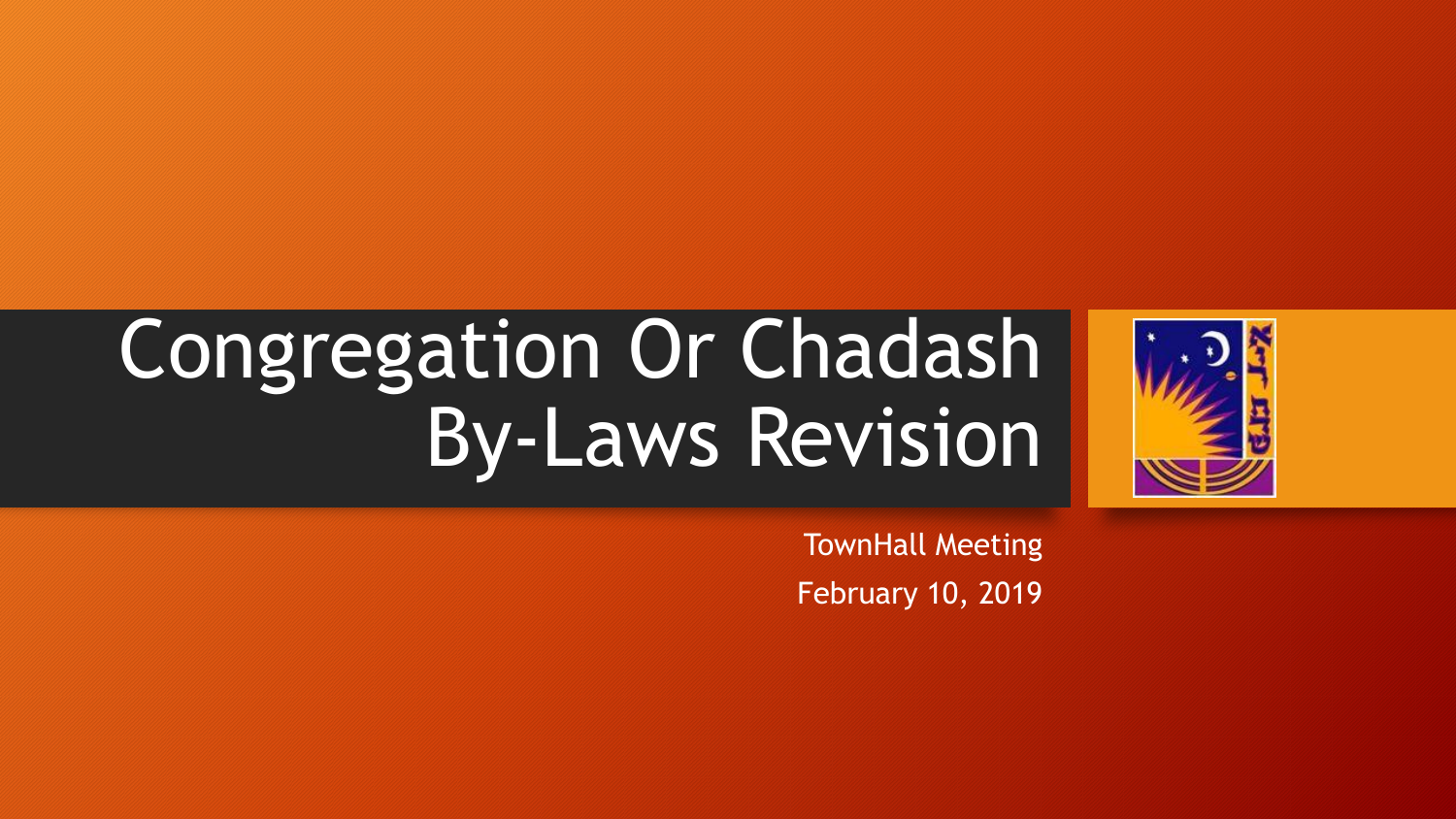# By-Law Revision Process

By-Laws Review Sub-Committee (Governance) Amelia Cramer, Ron Feller and Mark Ross

Began review last Fall

December - recommended changes sent to the Board Board feedback – further revisions

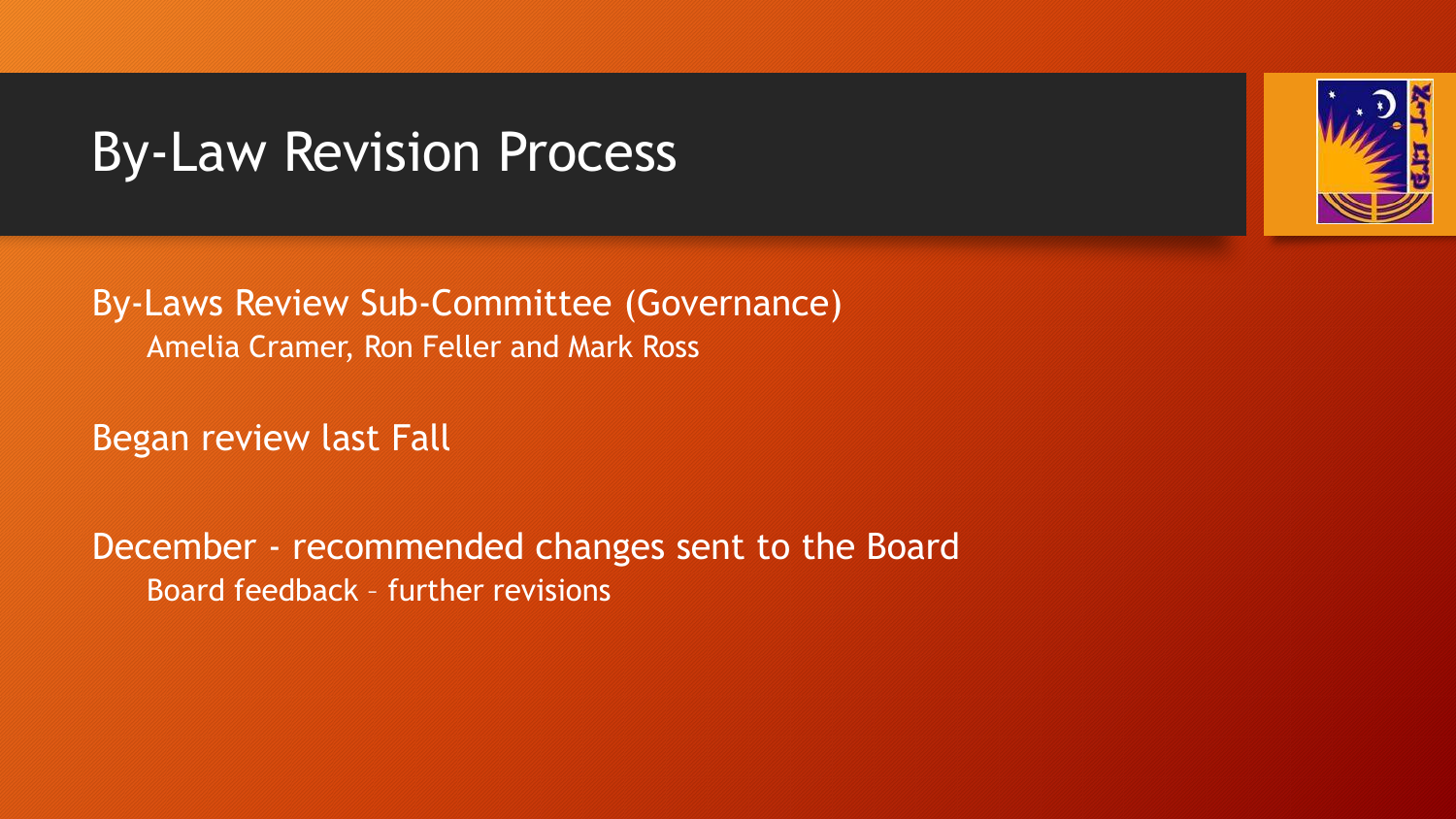# The Process - continued



#### **January – Board further deliberates and and makes changes**

- **Town Hall Presentation and discussion** 
	- **Feedback**
- **February - final version to Board – vote to approve**
- **March – lawyer review**
- **April – Final changes sent to Congregation for review**
- **May - Annual meeting - vote on By-Laws**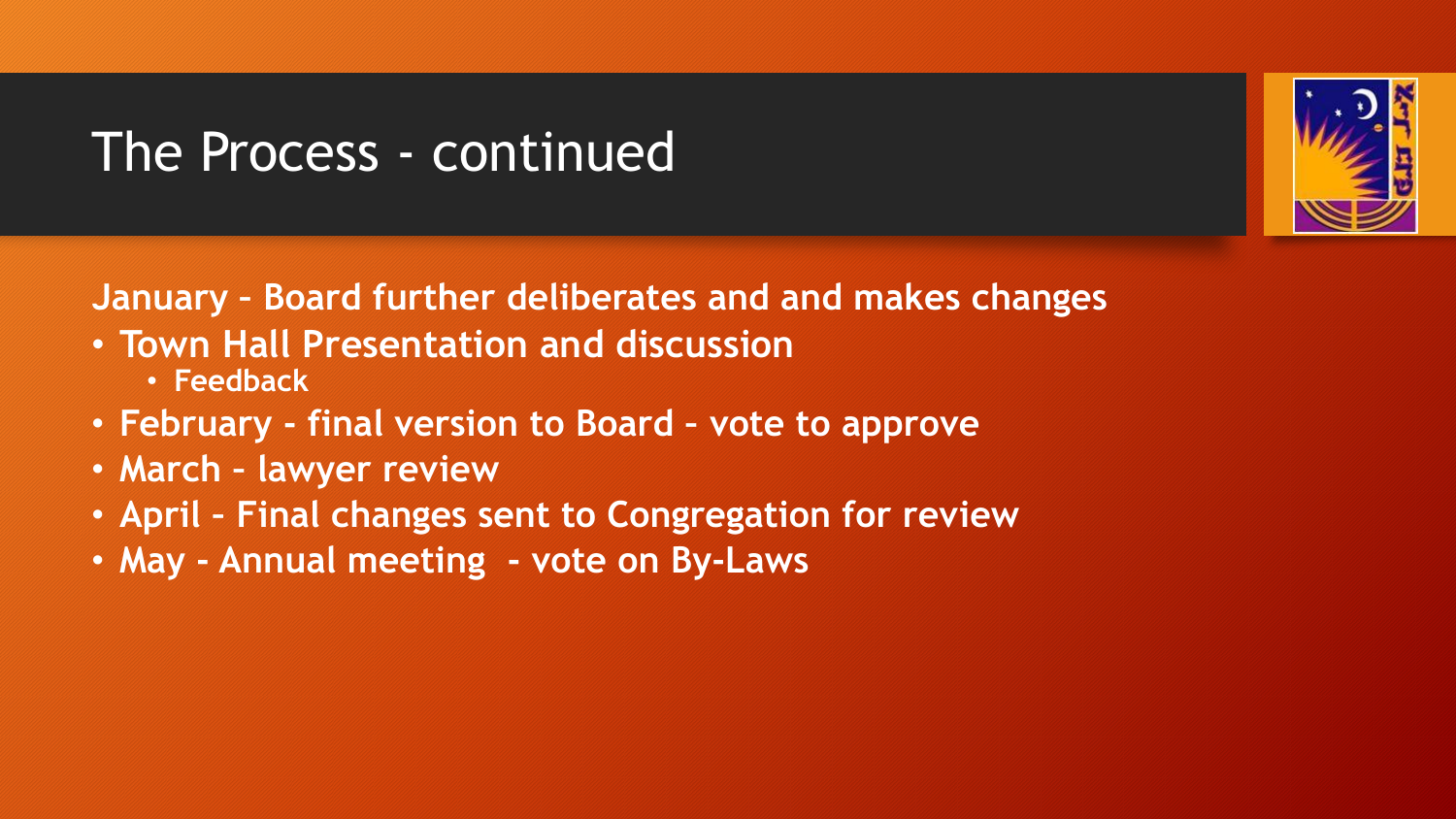### Articles I Name and Purpose

- Currently, stated purpose does not mention Israel
- "to provide facilities and support of worthy efforts to the betterment of our local community and of humanity."
- The United Reform Judiasm (URJ) does so in its By-Laws
- "in sacred attachment to the Jewish people and with connection to the State of Israel"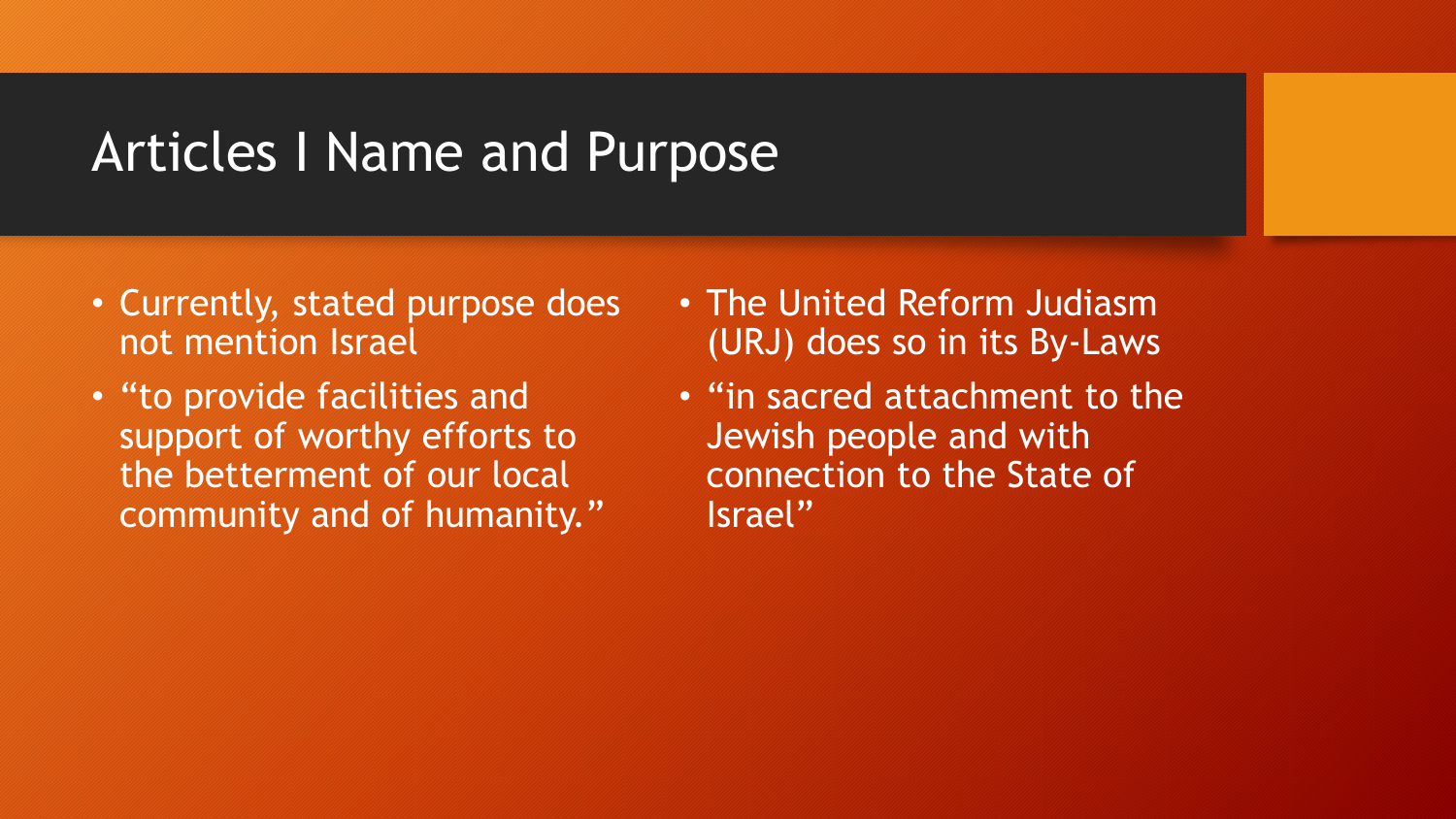# Article III Unit of Membership



Suggestion that **each adult** in family unit to have his own vote

- Traditional family only this might be feasible…
- But what if… Member unit may consist of an adult child (or more), a parent living at home,

Board deliberated and recommends we keep the language as is:

"shall be an individual, or the family (spouses, domestic partners, dependent children who are unmarried, and any dependent parents)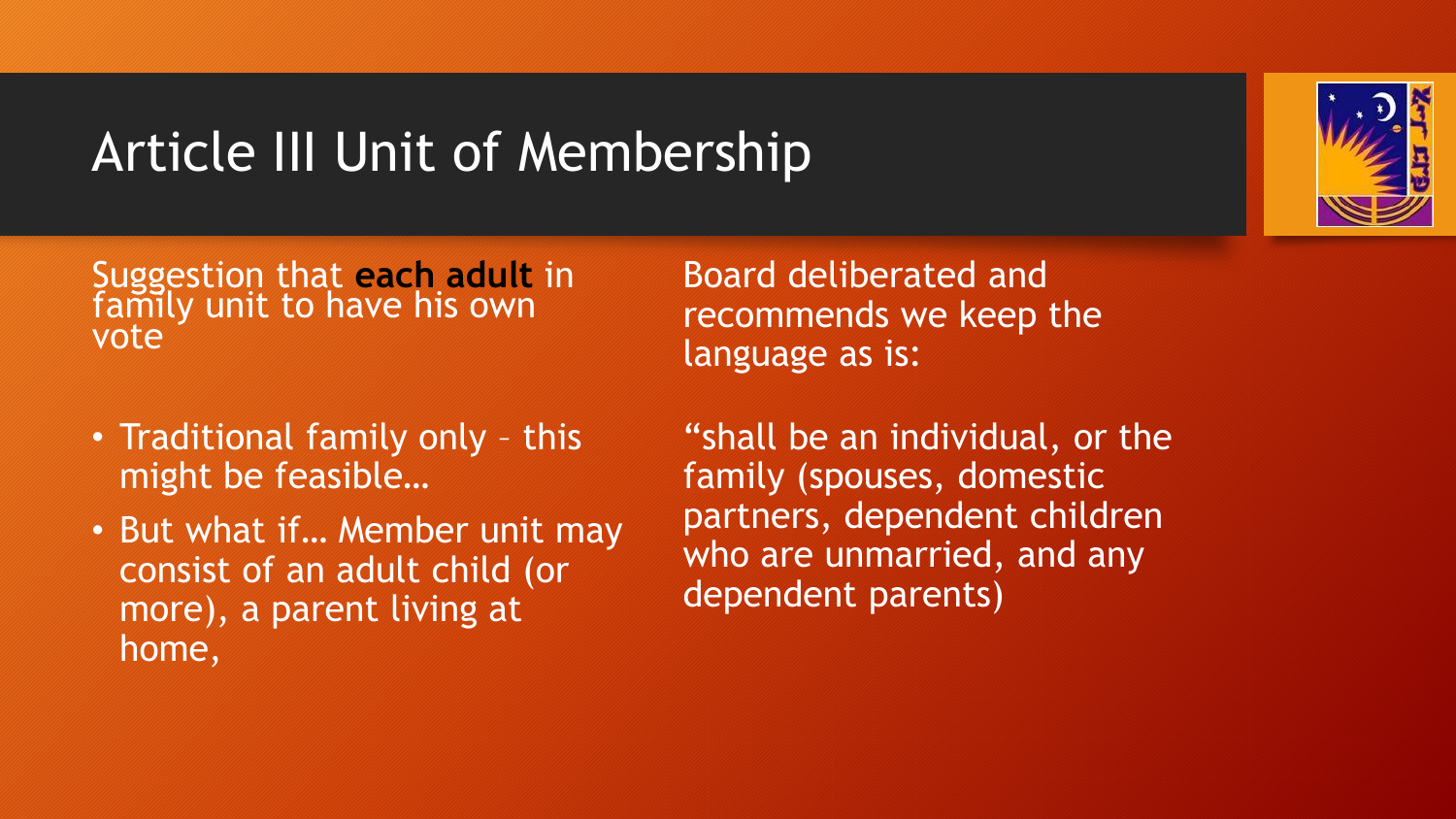### Article IV – Board of Directors – Removal of Officers



Change from "absence from 3 **successive** meetings" to "3 **regular** meetings per fiscal year"

For dishonorable conduct, breach of fiduciary duty or other malfeasance

Process for removal defined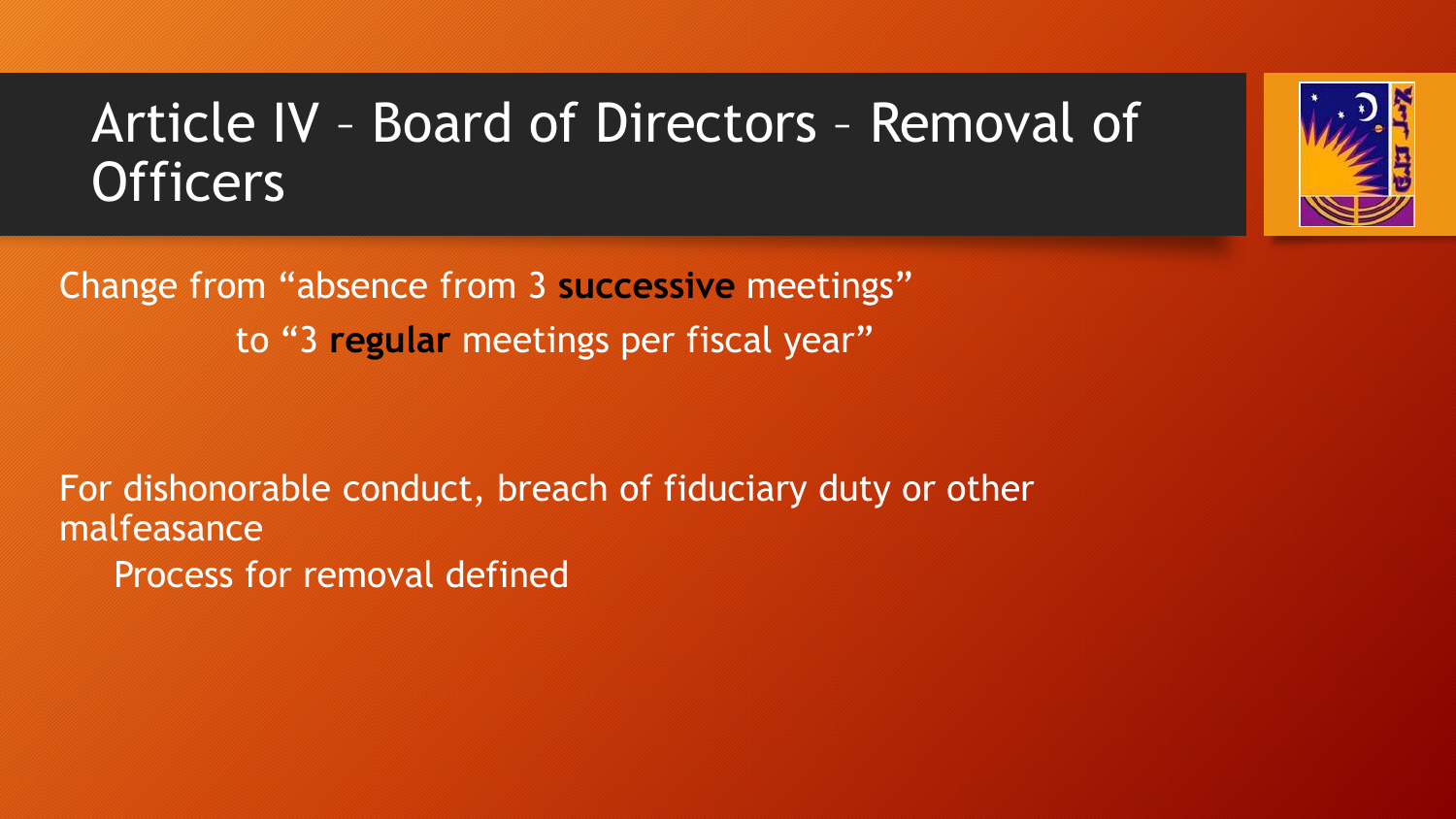### Article VII – Qualifications of Officers and **Directors**

#### **Currently**

Any **Jewish** member is eligible to serve on the Board of **Directors** 

- Dissallows our members who are not Jewish by choice from serving
- Not in compliance of our mission of inclusion

#### **Suggested change**

Any member is eligible to serve on the Board of Directors

> • Provides for more talent to serve on the Board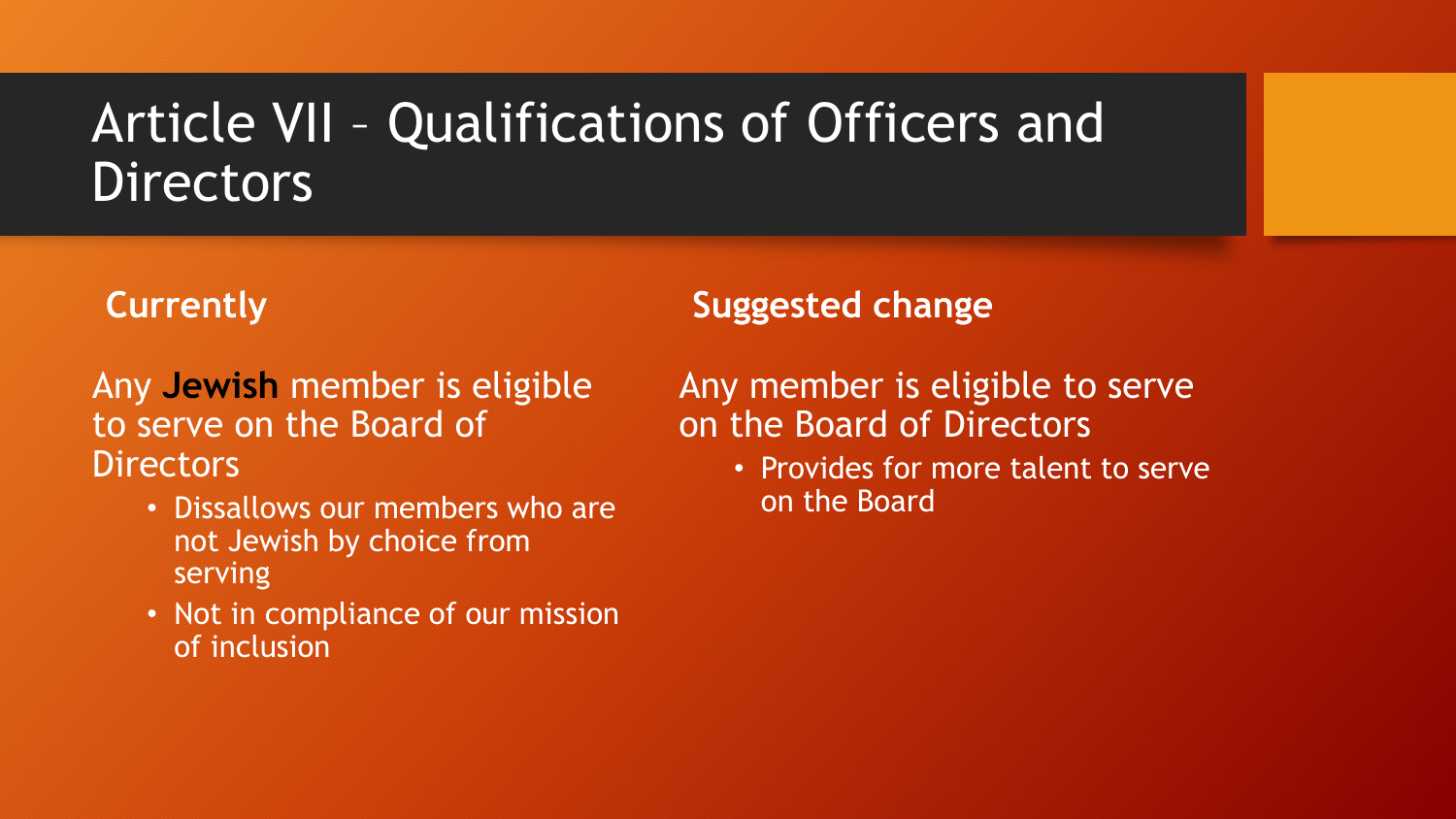### Article VII – Qualifications of Officers and **Directors**

Your Board deliberated – there were four choices:

- **Keep as is – all on BOD must be Jewish**
- **Only President and 1st Vice President must be Jewish**
- **Only Exec. Committee must be Jewish**
- **No litmus test**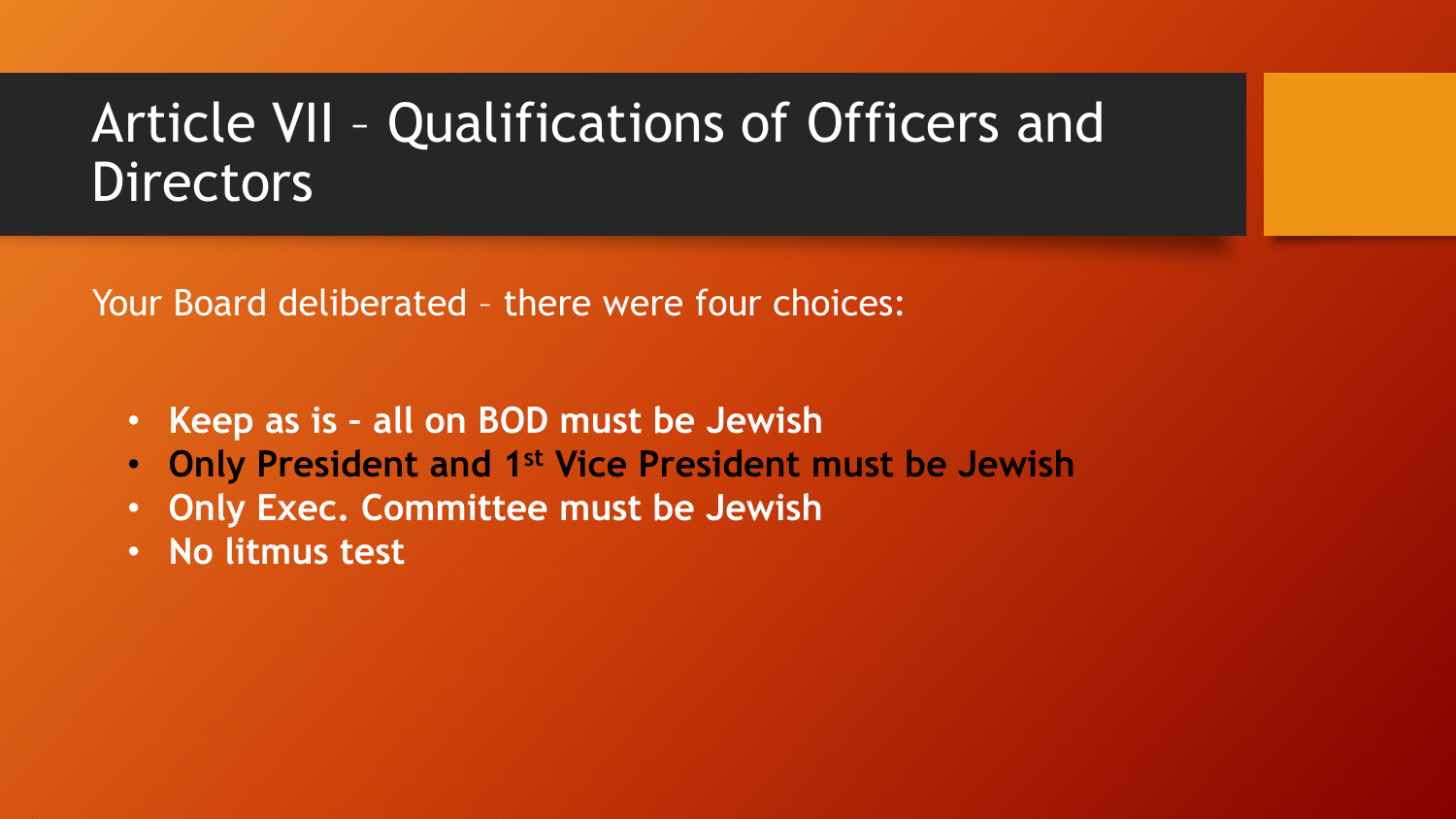# Article VIII Nominating Committee

#### **Currently**

Comprised of Past President, + another Director and 3 members

> • Little opportunity for incoming President to influence selection of incoming board.

#### **Proposed**

Comprised of Past President, 1st VP, one other Director and 4 members

- Allows incoming President to participate in development of slate
- Maintains majority of Congregational members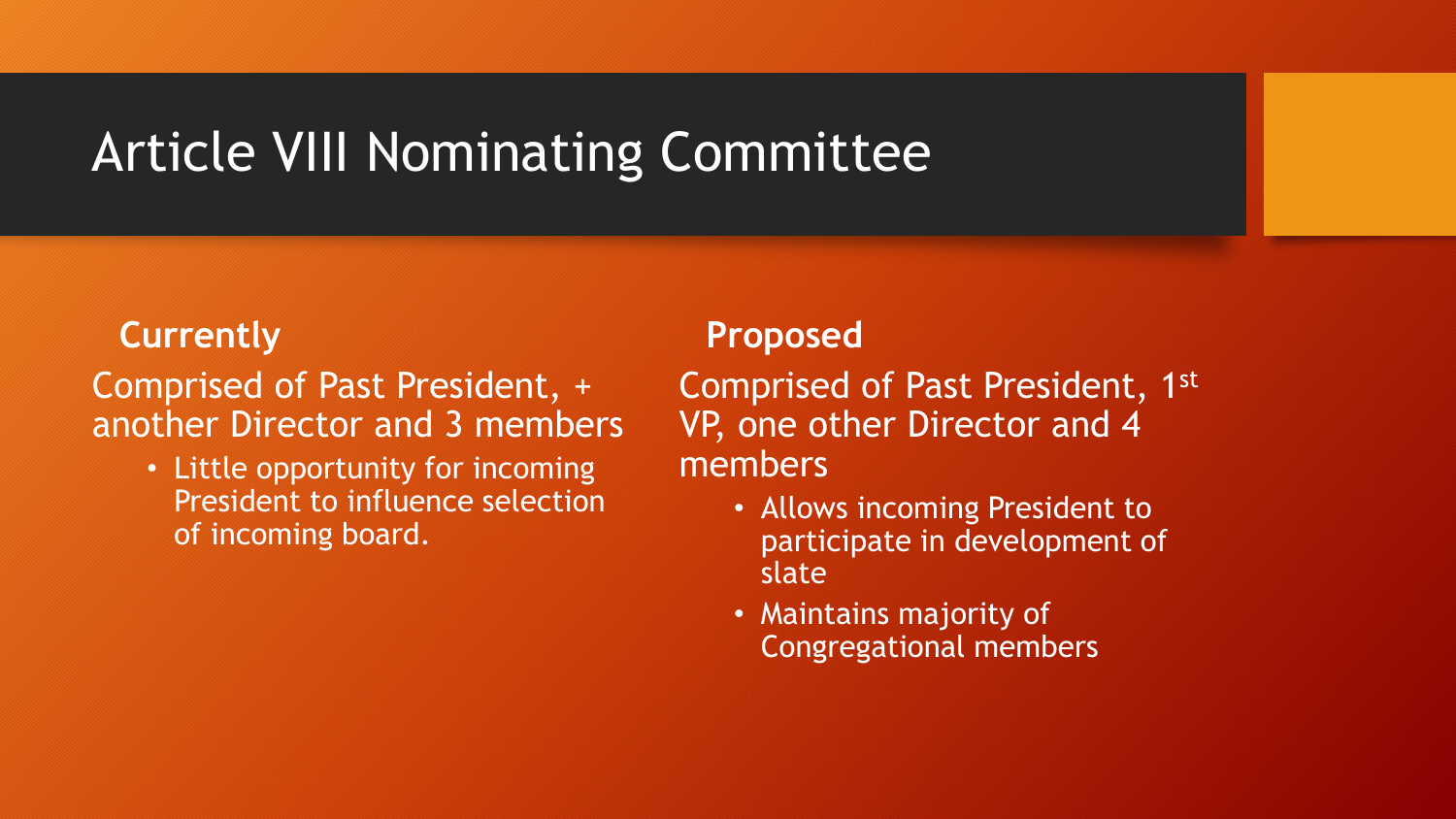### Article VIII Nominations – new procedure

- Slate will be completed three months prior to the Annual Meeting
	- Right of Appeal members who wished to be nominated, but were not selected by Nominating Committee may appeal to the Board up to 2 months before the Annual Meeting

• There will be no nominations after the 3 month mark or from the floor

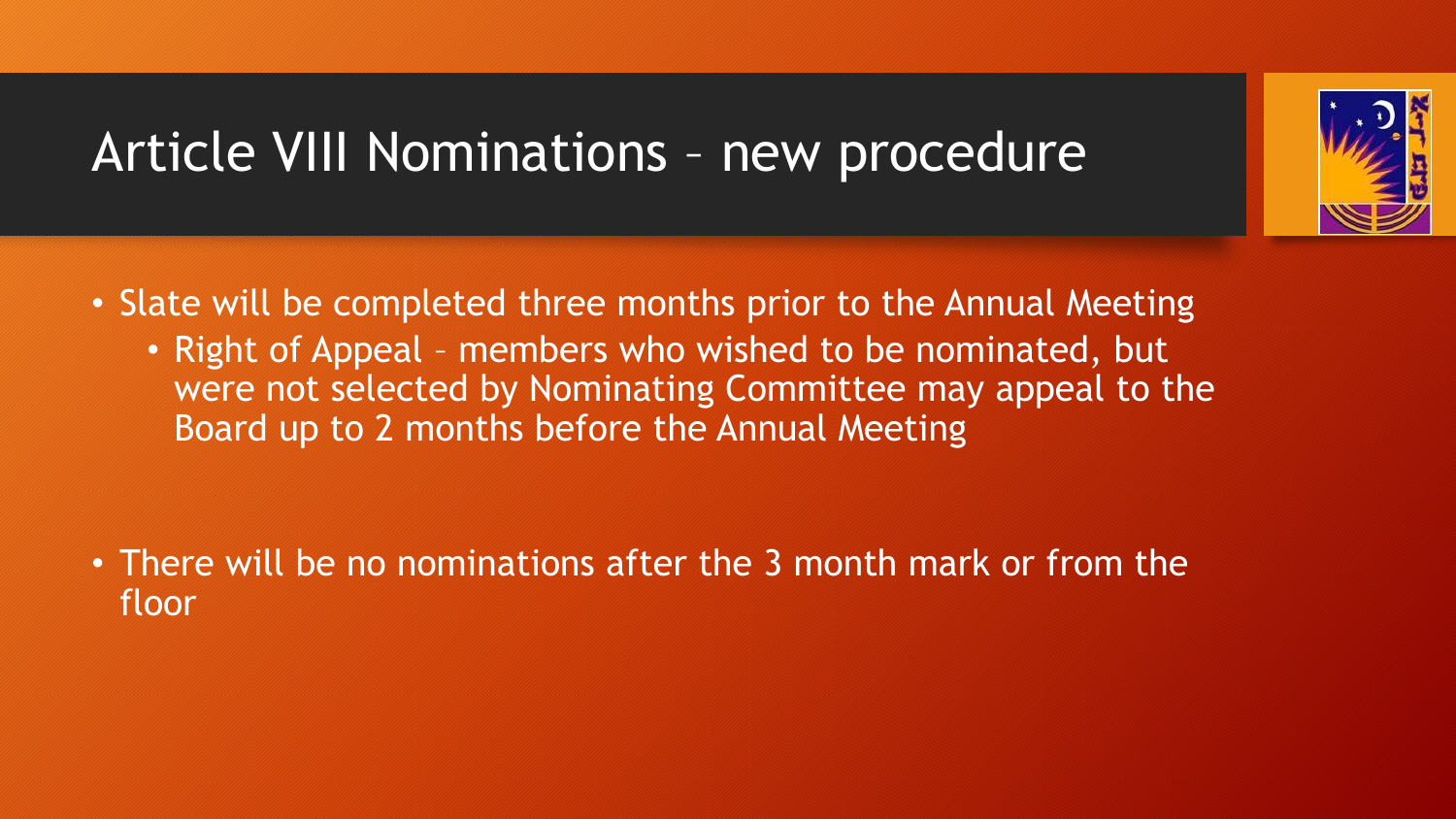# Article XIX – Financial Examination



• Committee recommends we add a requirement for a Full Audit no less than 5 years from previous audit